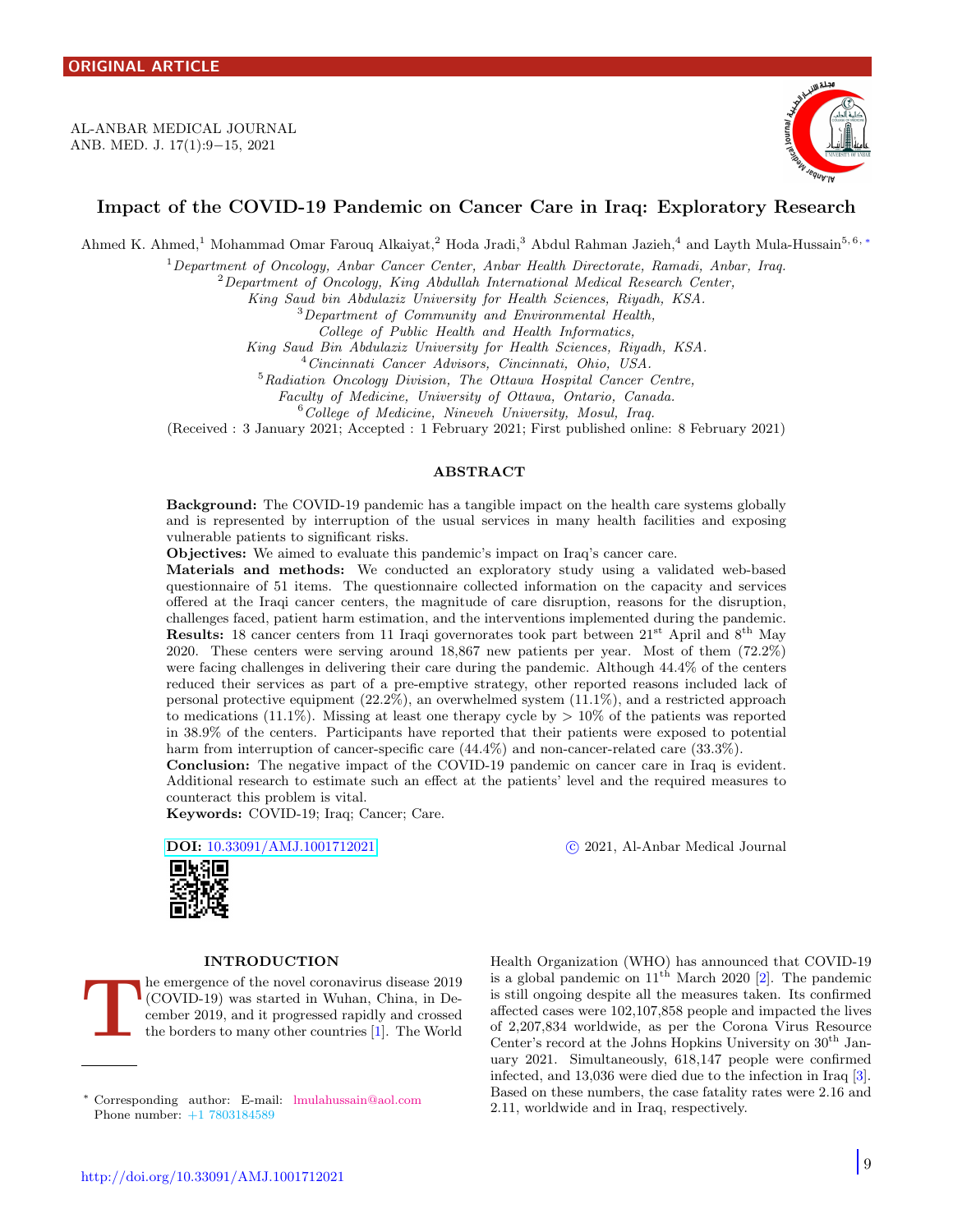Although COVID-19 impacted the whole people, there are specific subgroups that are more seriously affected. Among those most at risk of getting worse outcomes from the infection are the cancer patients. Unlike other patients, cancer patients need repeated and continuous visits to the hospitals for assessment by different clinicians, starting from the diagnosis and staging to the treatment and follow up. The negative impact was not only on the cancer patients, but it extended to the oncologists who are part of the team responsible for cancer patient care [\[4\]](#page-5-3).

The COVID-19 pandemic has negatively influenced the health care systems, including cancer services. The critical implications of the pandemic on cancer care included, and not limited to interruption of patients' visits to the health care facilities (whether for screening, diagnosis, treatment, or follow up) due to travel restrictions and patients' wariness, changing and reducing in the treatment modalities to reduce the risk and the increasing need for more protective measures. Moreover, health care resources are exhausted and directed forward to respond to the pandemic, which resulted in delaying or less-optimal care for cancer patients. Cancer patients are a vulnerable population and can be seriously affected and complicated by such pandemic disease. Hence, oncology clinicians face a significant challenge to make the proper balance in cancer patients' care.

The protective and precautionary measures applied in this situation are deleting or postponing unnecessary procedures, discharging the inpatients, and decreasing the outpatients' visits and number  $[5, 6]$  $[5, 6]$  $[5, 6]$ . Although the negative impact of the COVID-19 pandemic is global; however, it may be more impactful in the low- and middle-income countries because of the lack of health care providers and health facilities, insufficient protective measures and equipment, and inadequate health education [\[7\]](#page-5-6).

The Iraqi cancer board at the Ministry of Health in Baghdad planned multiple recommendations in managing cancer patients right after this pandemic declaration in March 2020 to reduce the infection's spread as much as possible. These recommendations included: increase awareness among the staff and patients about the clinical features of COVID-19 disease and send any suspicious case to do the diagnostic tests, postpone the follow-up visits, stop admitting patients for palliative care, switch intravenous chemotherapy to oral type and the conventional fractionation to the hypofractionation in radiotherapy if possible, use the treatment plans with more time between the cycles, prioritize patients for surgery, activate the telehealth, reduce the presenting staff in the centers, and provide the personal protective equipment (PPE) for the health team [\[8\]](#page-5-7).

A consortium of researchers from different countries conducted a global study during the second quarter of the pandemic to measure cancer care patterns during this period and quantify the pandemic's impact on various cancer care delivery components in 54 countries, including Iraq [\[9,](#page-5-8) [10\]](#page-5-9). In parallel with that global study, the authors here explore the effects of the COVID-19 pandemic on cancer care in Iraq in particular.

To our knowledge, this is the first national initiative that addressing this issue, which was also presented as a virtual oral presentation at the Anbar first International Medical Conference COVID-19: Updates on Management and Outcome, during the period from  $28<sup>th</sup>$  to  $29<sup>th</sup>$ , November 2020, at Anbar University in Iraq.

## MATERIALS AND METHODS

This cross-sectional study was performed to measure the impact of COVID-19 on cancer care in Iraq. The survey questionnaire consisted of multiple questions to assess the Iraqi oncological facilities' response during the pandemic and evaluate the oncologists' awareness of the harms and precautionary aspects.

An electronic survey in the English language was created using a SurveyMonkey platform (SurveyMonkey, San Mateo, CA), and it was selected by the original global research team [\[10\]](#page-5-9). The survey was electronically distributed to the targeted participants, who were senior oncologists involved in managing cancer patients in different Iraqi cancer centers and were oriented about their centers' information. Patients were not included in our study.

The survey included different sections: characteristics of the participated centers (location and type of the organizations, types of offered services, and the number of served patients per year), disruptions in the cancer care services (continuation or interruption of the services, and reasons of the interruptions), potential harms that may affect the cancer patients, diagnosis and management of COVID-19 (diagnosed cases in the city, diagnosed patients without cancer, diagnosed patients with cancer, diagnosed cancer center staff, availability of PPE, and availability of practice guidelines for COVID-19 diagnosis and management), and virtual services that were applied during the time of the pandemic (availability and management of virtual tumor boards, availability and management of virtual clinics, the possibility of the persistence of these services after the pandemic subsides, and shipping of medication to the cancer patients).

The completed questionnaires were collected from the participants, and the data were entered into Excel, and the descriptive statistical analysis was done using the SPSS version 20th statistical software (SPSS Inc., Chicago, IL, USA).

#### RESULTS

A survey of 18 participants from 11 Iraqi governmentsincluding Anbar, Babil, Baghdad, Basra, Dhi Qar, Erbil, Karbala, Kirkuk, Nineveh, Salahuddin, and Sulaymaniyah-were compiled. Figur[e1](#page-2-0) is showing the locations of these centers on Iraq's map.

Table [1](#page-2-1) summarizes the characteristics of the participated centers. The majority (83.3%) were governmental centers. These centers are serving around 18,867 new patients with cancer per year.

Most of these centers (72.2%) reported disruption in delivering their services during the pandemic time; although, 27.8% remained fully opened and didn't reduce their care. The pre-emptive strategy was the main reason behind the cancer care interruption (44.4%); however, other centers declined their services due to lack of PPE (22.2%), an overwhelmed system (11.1%), and restricted access to medications (11.1%) as shown in Table [2.](#page-3-0)

It was estimated that more than 10% of the patients missed one cycle of therapy in the least, as reported in 38.9% of the centers. As a protective measure, many of the centers reduced visits to outpatient clinics. Participants have reported patients' exposure to harm from interruption of cancer-specific care (44.4%) and non-cancer-related care (33.3%), as in Table [3.](#page-3-1)

The confirmed COVID-19 cases among the cancer patients and the centers' staff in April−May 2020 were reported in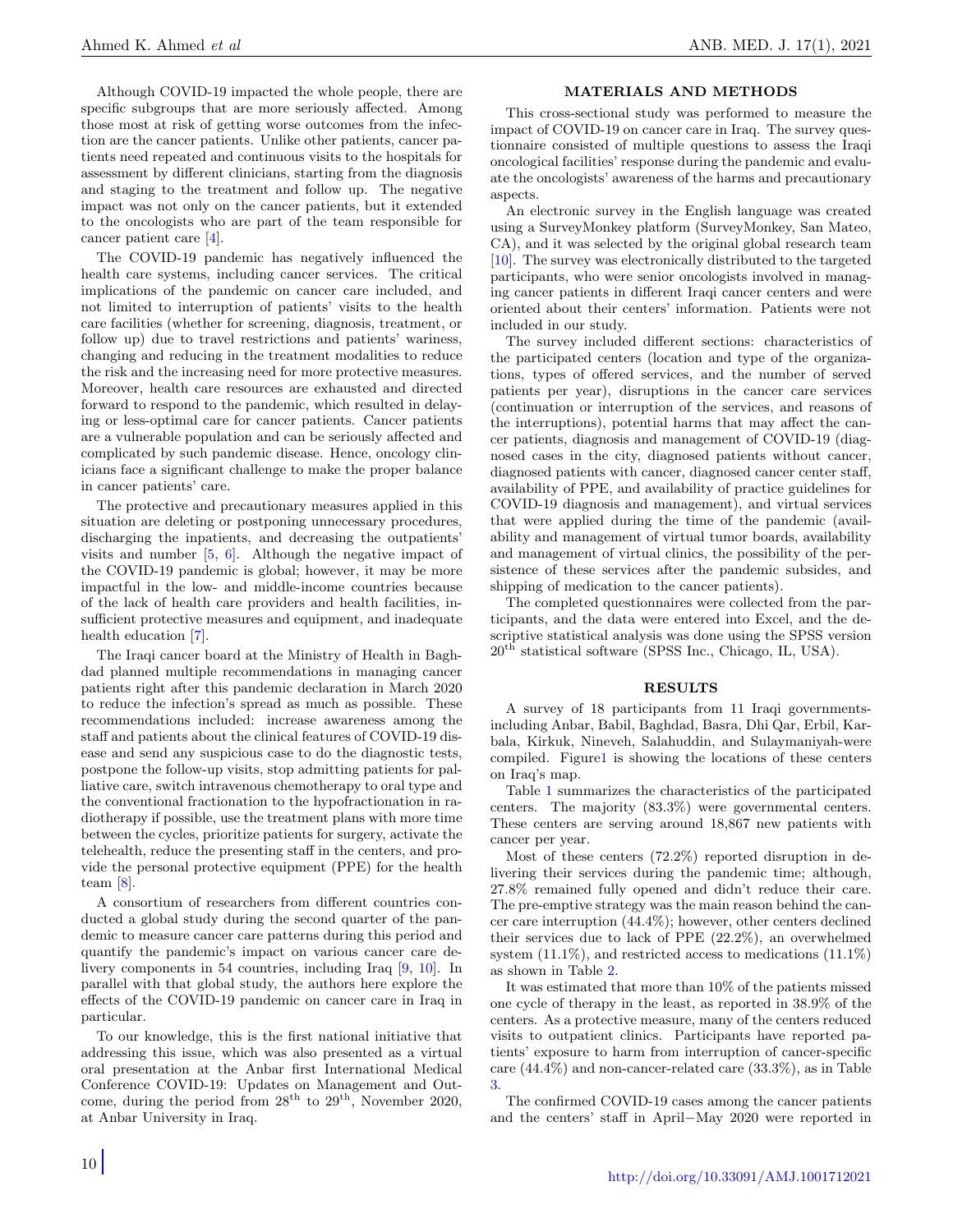

<span id="page-2-0"></span>Figure 1. Participating centers and their cities.

16.7% and 5.6% of the centers, respectively. Multiple centers reported shortages in the PPE and mainly in the N95 masks (77.8%) and face shields (61.1%). The clinicians followed and applied different guidelines in managing and prioritizing cancer patients during the pandemic time. More details are in Table [4.](#page-4-0)

Most of the centers have canceled the physical tumor boards (44.4%), while others proceeded to virtual boards (27.8%). The outpatient clinics remained only physical in 44.4% and only virtual in 11.1%. Most of the participants believed that these changes would not continue after the pandemic. Remote care for patients like doing routine laboratory investigations near the patients' homes and delivering medications to them was applied by 50% and 38.9% of the centers, respectively, as shown in Table [5.](#page-4-1)

#### DISCUSSION

The significant impact of the novel COVID-19 pandemic on cancer care in Iraq was demonstrated and highlighted in this study. The pandemic's effect touched each of the cancer patients, the health staff, and the resources. Most of the cancer centers in Iraq faced challenges in delivering their care during this pandemic. A reduction in their workload represented that, and different approaches regulated these challenges. Understanding how this impact influences cancer care will be crucial for the current and upcoming times.

When the COVID-19 outbreak started, the cancer patients began receiving suboptimal care in the whole world. The health services' capacity decreased in screening visits, diagnostic procedures, treatment modalities, and follow-up schedules. These negative impacts were demonstrated in many recent observative and analytic, local and international studies [\[11](#page-5-10)[–13\]](#page-5-11).

The precautionary measure was the more straightforward and instant adaptive strategy followed during the pandemic time to control infections among the population. This ap-

Table 1. Characteristics of enrolled centers.

<span id="page-2-1"></span>

| Characteristics                  | Number $(\%)$ |
|----------------------------------|---------------|
| Number of enrolled centers       |               |
| 1. Anbar                         | $1(5.6\%)$    |
| 2. Babil                         | $1(5.6\%)$    |
| 3. Baghdad                       | $5(27.8\%)$   |
| 4. Basra                         | $2(11.1\%)$   |
| 5. Dhi Qar                       | $1(5.6\%)$    |
| 6. Erbil                         | $2(11.1\%)$   |
| 7. Karbala                       | $1(5.6\%)$    |
| 8. Kirkuk                        | $1(5.6\%)$    |
| 9. Mosul                         | $1(5.6\%)$    |
| 10. Salahuddin                   | $1(5.6\%)$    |
| 11. Sulaymaniyah                 | $2(11.1\%)$   |
| Type of cancer center            |               |
| Part of a larger organization    | $6(33.3\%)$   |
| Stand alone                      | 12 (66.7%)    |
| Type of health care organization |               |
| Academic                         | $1(5.6\%)$    |
| Governmental                     | $15(83.3\%)$  |
| Private                          | $2(11.1\%)$   |
| Services offered                 |               |
| Cancer surgery                   | $5(27.8\%)$   |
| Systemic cancer therapy          | 17 (94.4%)    |
| Stem-cell transplantation        | $2(11.1\%)$   |
| Radiation therapy                | $8(44.4\%)$   |
| Palliative care                  | $11(61.1\%)$  |
| New patients served/year*        |               |
| ${}< 1000$                       | $6(33.3\%)$   |
| $1000 - 2000$                    | $11(61.1\%)$  |
| > 2000                           | $1(5.6\%)$    |

<sup>∗</sup> The total number of cases served per year about 18,867.

proach was the main reason behind reducing cancer care, and it was determined through the adaptive recommendations and guidelines on the management of cancer patients during this pandemic [\[14\]](#page-5-12). As cancer patients' treatment during pandemic diseases is crucial, it is essential to follow the national and international guidelines for this issue. The Iraqi cancer board has arranged the cancer centers' work by applying national policy and recommendations to reduce the number of infected cases among the patients and staff [\[8\]](#page-5-7). Multiple global guidelines were recently published in the literature to manage cancer patients during this pandemic [\[15,](#page-5-13) [16\]](#page-5-14). By applying the guidelines, treatment modification looks to be a better option than stopping [\[17\]](#page-5-15). Different national responses with inconsistent guidelines' components to regulate cancer care during the pandemic in the Middle East and North Africa (MENA) countries were reported [\[18\]](#page-5-16).

In this pandemic situation and circumstances, the inability to access the needed health services and the lack of staff and pharmaceutical resources are additional challenges. Pharmacy arrangement and management are essential components during the crisis to maintain an adequate supply of health re-sources, including medications and protective equipment [\[19\]](#page-5-17). Different health agencies have actions to guide and deal with the shortage of drugs and equipment [\[20,](#page-5-18) [21\]](#page-5-19). Highlighting such a deficit in the health resources is crucial to let the health stakeholders take suitable procedures to overcome the obstacles from such pandemic issues [\[22,](#page-5-20) [23\]](#page-5-21).

As noticed in this study, Iraqi cancer patients have faced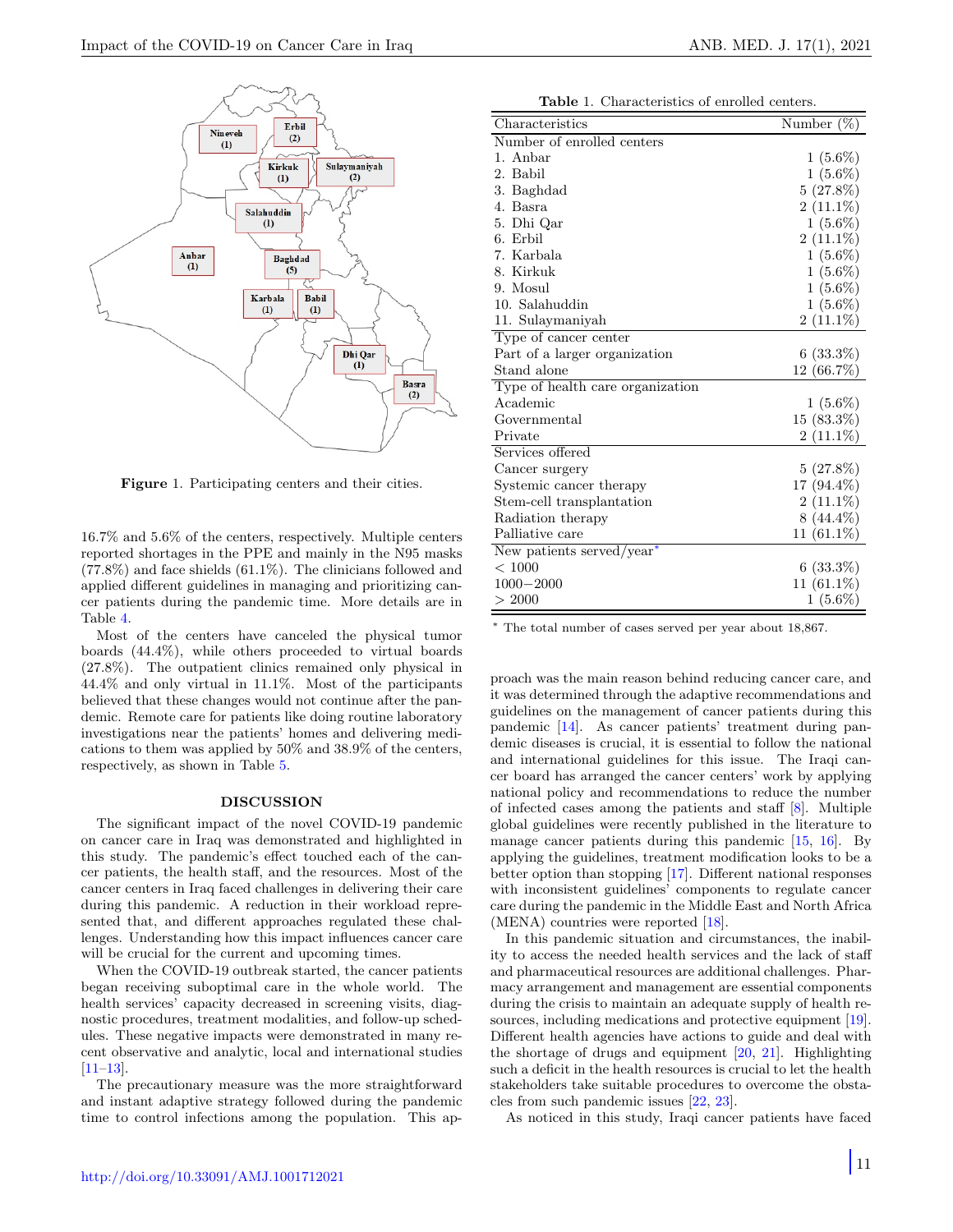<span id="page-3-0"></span>Table 2. Disruption of cancer care services and causes for the disruption.

| Issue                                     | Number $(\%)$ |
|-------------------------------------------|---------------|
| Center closure                            |               |
| No, it remained fully opened              | $5(27.8\%)$   |
| No, but the reduced workload              | 13 (72.2%)    |
| Yes, partially closed                     | $0(0\%)$      |
| Yes, completely closed                    | $0(0\%)$      |
| Reasons for interruption of usual care    |               |
| Overwhelmed health care system            | $2(11.1\%)$   |
| Staff shortage because of infection       | $0(0\%)$      |
| Precautionary measure                     | $8(44.4\%)$   |
| Lack of PPE <sup>*</sup>                  | $4(22.2\%)$   |
| Lack of medications                       | $2(11.1\%)$   |
| $Lockdown/travel$ ban                     | $1(5.6\%)$    |
| No change in care                         | $1(5.6\%)$    |
| Continuation of surgery                   |               |
| No                                        | $3(16.7\%)$   |
| Yes, fully                                | $0(0\%)$      |
| Yes, partially                            | 3(16.7%)      |
| Service not available                     | $12(66.7\%)$  |
| Continuation of radiation therapy         |               |
| No                                        | $0(0\%)$      |
| Yes, fully                                | $5(27.8\%)$   |
| Yes, partially                            | $4(22.2\%)$   |
| Service not available                     | $9(50\%)$     |
| Continuation of systemic therapy          |               |
| No                                        | $0(0\%)$      |
| Yes, fully                                | $7(38.9\%)$   |
| Yes, partially                            | $10(55.6\%)$  |
| Service not available                     | $1(5.6\%)$    |
| Continuation of stem-cell transplantation |               |
| No                                        | $1(5.6\%)$    |
| Yes, fully                                | $0(0\%)$      |
| Yes, partially                            | $2(11.1\%)$   |
| Service not available                     | $15(83.3\%)$  |
| Continuation of palliative care           |               |
| No                                        | $0(0\%)$      |
| Yes, fully                                | $2(11.1\%)$   |
| Yes, partially                            | $10(55.6\%)$  |
| Service not available                     | $6(33.3\%)$   |
| Access to cancer medications              |               |
| No access to any medications              | $1(5.6\%)$    |
| No access to a few medications            | $10(55.6\%)$  |
| No access to many medications             | $2(11.1\%)$   |
| Access to same baseline medications       | $5(27.8\%)$   |

<sup>∗</sup> PPE: personal protective equipment.

different sorts of harms, such as missing the treatment cycles, lacking the cancer-related medications, and reducing the clinic visits. These harms also were reported in another singleinstitute local observative study [\[11\]](#page-5-10) as well as in other countries [\[10,](#page-5-9) [13\]](#page-5-11). During the COVID-19 time, most countries were struggling with the challenges and shortage in different health services, including the PPE and access to various treatments [\[24\]](#page-5-22). Besides, the cancer-related harm during this pandemic has a broad spectrum, including stopping the screening and preventive measures, delaying diagnosis and staging, delaying treatment initiation for new patients, postponing current therapy, disrupting the palliative care and dealing with treat-

<span id="page-3-1"></span>Table 3. Potential harms to patients reported by participants.

| <b>Issue</b>                                   | Number $(\%)$ |
|------------------------------------------------|---------------|
| Patients missed at least one cycle of treat-   |               |
| ment, %                                        |               |
| <10                                            | 11 $(61.1\%)$ |
| $11 - 25$                                      | $3(16.7\%)$   |
| $26 - 50$                                      | $4(22.2\%)$   |
| Outpatient clinic visit                        |               |
| Canceled personal clinic/ no virtual visit     | $1(5.6\%)$    |
| Postponement/ Minimized personal clinic/       | $12(66.7\%)$  |
| virtual visit                                  |               |
| Minimized personal clinic/ virtual clinic      | $3(16.7\%)$   |
| Continued as usual                             | $2(11.1\%)$   |
| Patients sought treatment in other centers     |               |
| No                                             | $8(44.4\%)$   |
| Yes                                            | $2(11.1\%)$   |
| Do not know                                    | $8(44.4\%)$   |
| Potential harm to patients                     |               |
| Lack of access to cancer-related treatment     | $8(44.4\%)$   |
| Lack of access to non-cancer-related treatment | $6(33.3\%)$   |

ment complications, and affecting the clinical studies [\[25,](#page-5-23) [26\]](#page-6-0). By highlighting these obstacles in a specific and clear picture through different observative reviews, we could help future researchers better deal with such complications.

Telehealth issue is one of the growth strategies during the last few years, and it was widely activated during the novel COVID-19 pandemic to accommodate the complications on the cancer patients [\[27\]](#page-6-1). This developing tool can help cancer patients in such a crisis to continue communicating with fewer risks. Moreover, this approach could reduce the hospital visits personally and physically during the pandemic time, ensure the patient's safety by decreasing exposure risks to vulnerable people, get better access to care, and reduce healthcare costs [\[17\]](#page-5-15). Recent studies involving cancer patients found that telehealth was linked with a higher quality of life and less depression and distress than usual care. In line with Iraq, telehealth and telemedicine tools have also been used in many countries during this pandemic [\[28\]](#page-6-2).

The participating centers in this study were 18 (60% of the estimated 30 cancer centers in Iraq) with an estimated number of new cancer patients of 18,867 (60% of the 31,502 new cancer patients in Iraq, based on the latest 2018 cancer registry) [\[29\]](#page-6-3). This rate is acceptable to represent the complete care and give a good analysis. However, the participation of the remaining may clarify the full picture in this topic. The survey has been collected early on the COVID-19 pandemic, and this may not reveal the complete picture and information about this disease. Although this is the first national initiative to assess cancer care in multiple local centers, other single-institutes' studies from each center could add more information. Moreover, including the cancer patients' feedback and their clinical outcomes in further studies will support the results and give more inputs about dealing with the pandemic diseases.

Although the COVID-19 pandemic has negatively impacted the health care systems and exposed additional risks to the population, it spurred us to gain some of the beneficial knowledge regarding how to avoid and deal with the harms and challenges in any future pandemic, and that might be of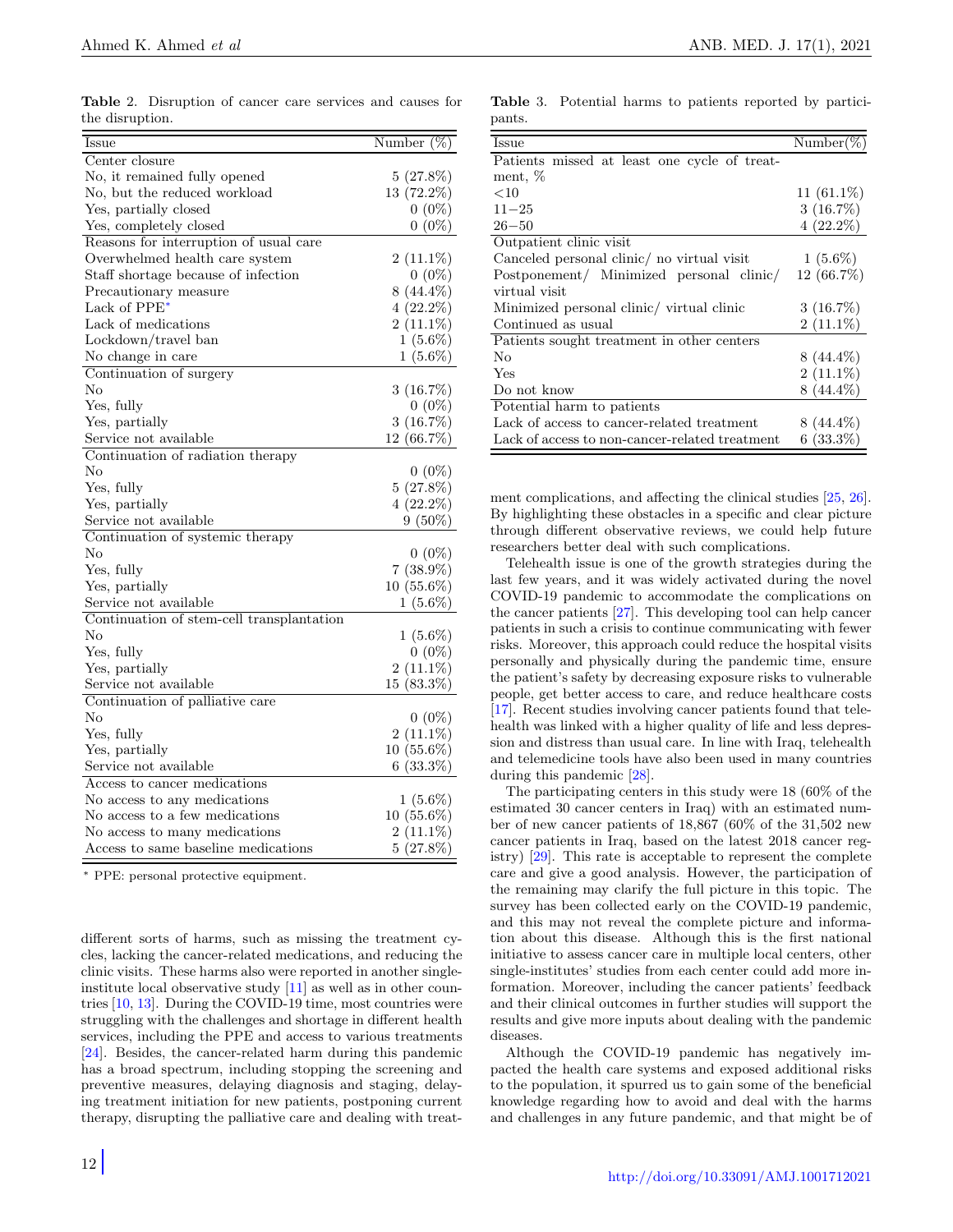| $Number(\%)$  |
|---------------|
|               |
| $15(83.3\%)$  |
| $3(16.7\%)$   |
| $0(0\%)$      |
|               |
|               |
| $5(27.8\%)$   |
| 12 (66.7%)    |
| $1(5.6\%)$    |
|               |
|               |
| $6(33.3\%)$   |
| $9(50\%)$     |
| 3(16.7%)      |
|               |
|               |
| $2(11.1\%)$   |
| $15(83.3\%)$  |
| $1(5.6\%)$    |
|               |
|               |
| $2(11.1\%)$   |
| $15(83.3\%)$  |
| $1(5.6\%)$    |
|               |
|               |
| $3(16.7\%)$   |
| 13 (72.2%)    |
| $2(11.1\%)$   |
|               |
| $1(5.6\%)$    |
| 17 (94.4%)    |
| $0(0\%)$      |
|               |
| $4(22.2\%)$   |
| 14 (77.8%)    |
| $2(11.1\%)$   |
| $3(16.7\%)$   |
| $3(16.7\%)$   |
| $7(38.9\%)$   |
| 11 $(61.1\%)$ |
|               |
|               |
| $1(5.6\%)$    |
| $10(55.6\%)$  |
| $9(50\%)$     |
|               |

<span id="page-4-0"></span>Table 4. Diagnosis of COVID-19 and infection control management.

PPE: personal protective equipment.

 $^\dagger$  Can select more than one option.

a value for the health system in general and the oncology field in specific [\[30\]](#page-6-4). Moreover, this pandemic induced the efforts to create the relevant clinical and applicable guidelines during this crisis, doing many research types to surround such situations and fill the gaps by increasing the beneficial collaborations. We expect that the health care systems, including cancer care, will recover and return to normal condition after controlling this pandemic issue from the inspection and <span id="page-4-1"></span>Table 5. Virtual services and remote care provided by participating centers during the pandemic.

| Issue                                            | $Number(\%)$ |
|--------------------------------------------------|--------------|
| Availability of tumor boards                     |              |
| Median                                           | 1.4          |
| Range                                            | $0 - 5$      |
| Change in tumor boards                           |              |
| All canceled                                     | $8(44.4\%)$  |
| All physical                                     | $2(11.1\%)$  |
| All virtual                                      | $5(27.8\%)$  |
| Virtual and physical                             | $0(0\%)$     |
| Virtual and canceled                             | 3(16.7%)     |
| VTB likely to persist after COVID-19 pan-        |              |
| $demic^*$                                        |              |
| Yes                                              | $7(38.9\%)$  |
| No                                               | $11(61.1\%)$ |
| Outpatient clinic                                |              |
| All physical                                     | $8(44.4\%)$  |
| All canceled                                     | $2(11.1\%)$  |
| All virtual                                      | $2(11.1\%)$  |
| Virtual and physical                             | $6(33.3\%)$  |
| Types of virtual clinics                         |              |
| No virtual clinics                               | $7(38.9\%)$  |
| Telephone encounter                              | $11(61.1\%)$ |
| The virtual clinic will<br>continue after<br>the |              |
| pandemic                                         |              |
| Yes                                              | $3(16.7\%)$  |
| No                                               | $15(83.3\%)$ |
| Performing laboratory tests near<br>patients'    |              |
| homes                                            |              |
| Yes                                              | $9(50\%)$    |
| No                                               | $9(50\%)$    |
| Delivering medications to patients' homes        |              |
| Yes                                              | $7(38.9\%)$  |
| No                                               | $11(61.1\%)$ |
| Types of medications shipped                     |              |
| Hormonal therapy                                 | $13(72.2\%)$ |
| Oral chemotherapy                                | $12(66.7\%)$ |
| Narcotics                                        | $5(27.8\%)$  |
| Injectable                                       | $5(27.8\%)$  |
| IV home infusion <sup>†</sup>                    | $1(5.6\%)$   |
| IV infusion in another facility                  | $1(5.6\%)$   |
|                                                  |              |

<sup>∗</sup> VTB: virtual tumor board.

† IV: intravenous.

monitoring. Also, we may continue to apply some of the remote care and improve the technological tools that have been used during the pandemic time if they ease the care with a less negative effect on the outcome; however, this may need prospective assessment to continue.

#### **CONCLUSION**

COVID-19 pandemic impacts cancer care in Iraq. In this study, the detrimental effect of the pandemic has been highlighted concisely. For the being time and future benefit, additional research is crucial to evaluate such effects on the patients and the necessary measures to overcome this situation. The pandemic resulted in different experiences and lessons, which emphasized the need for appropriate guidelines to ad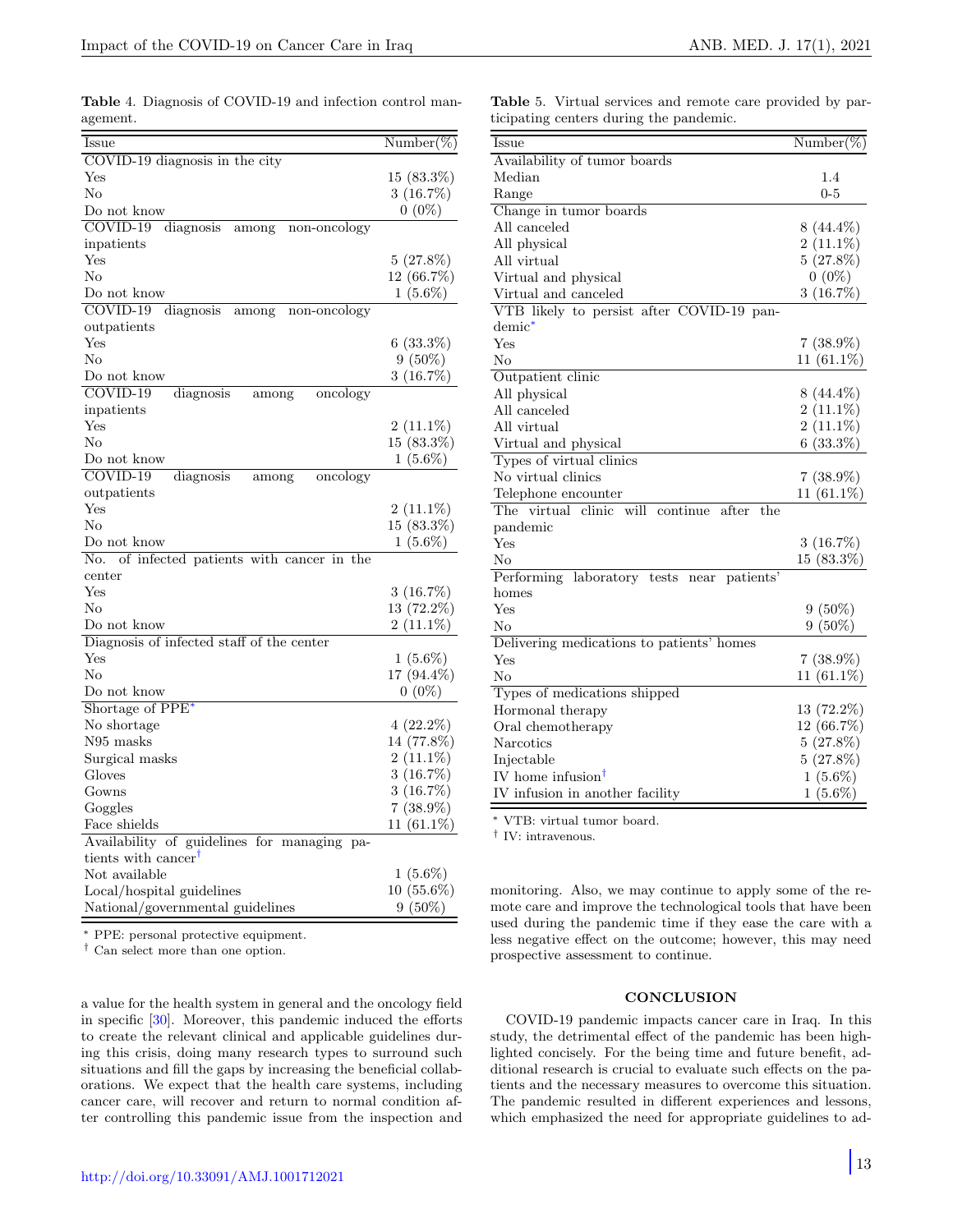just and guide dealing the practice during the future crisis to avoid the possible harm to our patients and improve their care, which needs to unite the efforts of the nation with the global cancer care stakeholders.

### ACKNOWLEDGMENTS

We'd like to express our appreciation to the International Research Network on COVID-19 Impact on Cancer Care (IRN-CICC) and its initiative to arrange this study. Also, to thank the following oncologists who helped us in this national survey, the sequence is according to their governorates alphabetic: Babil (Maqsad Alsugmany), Baghdad (Ali Mahmood, Anmar Alharganee, Raheem Saedi, Tareq Alobaidy), Basra (Loma AlMansouri and Shaymaa Alsaymaree), Dhi Qar (Yaala Albairmany), Erbil (Fahmi Zebari and Sarkawt Khoshnaw), Karbala (Ahmed Al ibraheemi), Kirkuk (Alaa Sedeeq), Ninevah (Bassam Jasim), Salahuddin (Ali Ali) and Sulaymaniyah (Bamo Muhsin and Najmaddin Khoshnaw).

### CONFLICT OF INTEREST

The authors declare that there is no conflict of interest.

#### REFERENCES

- <span id="page-5-0"></span>[1] H. Lu, C. W. Strattonc, and Y.-W. Tang. Outbreak of pneumonia of unknown etiology in wuhan, china: The mystery and the miracle. J. Med. Virol., 92(4):401–402, 2020, [doi:10.1002/jmv.25678.](https://onlinelibrary.wiley.com/doi/abs/10.1002/jmv.25678)
- <span id="page-5-1"></span>[2] World Health Organization. Who director-generals opening remarks at the media briefing on covid-19 - 11 march 2020. WHO Director General, 2020, [\[Online\].](https://www.who.int/director-general/speeches/detail/who-director-general-s-opening-remarks-at-the-media-briefing-on-covid-19---11-march-2020)
- <span id="page-5-2"></span>[3] Corona Virus Resource Center. Covid-19 dashboard by the center for systems science and engineering (csse) at johns hopkins university (JHU). Johns Hopkins, 06-Dec-2020, [\[Online\].](https://coronavirus.jhu.edu/map.html)
- <span id="page-5-3"></span>[4] A. R. Jazieh et al. Oncologists knowledge, attitude and practice in covid-19 pandemic and its negative impact on them: An international study. Ann. Oncol., 31(S4), 2020, [doi:10.1016/j.annonc.2020.08.1751.](https://www.annalsofoncology.org/article/S0923-7534(20)41747-8/fulltext)
- <span id="page-5-4"></span>[5] J. van de Haar et al. Caring for patients with cancer in the covid-19 era. Nat. Med., 26(5):665–671, 2020, [doi:10.1038/s41591-020-0874-8.](https://www.nature.com/articles/s41591-020-0874-8)
- <span id="page-5-5"></span>[6] D. Schrag, D. L. Hershman, and E. Basch. Oncology practice during the covid-19 pandemic. JAMA, 323(20):2005–2006, 2020, [doi:10.1001/jama.2020.6236.](https://jamanetwork.com/journals/jama/fullarticle/2764728)
- <span id="page-5-6"></span>[7] C.-L. Bong, C. Brasher, E. Chikumba, R. McDougall, J. Mellin-Olsen, and A. Enright. The covid-19 pandemic: Effects on low- and middle-income countries. Anesth. Analg., 131(1), 2020.
- <span id="page-5-7"></span>[8] Iraqi Cancer Board. Cancer care regulations in iraq during covid-19 pandemic. Baghdad: Ministry of Health, 2020.
- <span id="page-5-8"></span>[9] A. R. Jazieh et al. The impact of covid-19 pandemic on cancer care: A global collaborative study. Ann. Oncol., 31(S4), 2020, [doi:10.1016/j.annonc.2020.08.2325.](https://www.annalsofoncology.org/article/S0923-7534(20)42407-X/fulltext)
- <span id="page-5-9"></span>[10] A. R. Jazieh *et al.* Impact of the covid-19 pandemic on cancer care: A global collaborative study. JCO Glob. Oncol., 6:1428–1438, 2020, [doi:10.1200/GO.20.00351.](https://ascopubs.org/doi/full/10.1200/GO.20.00351)
- <span id="page-5-10"></span>[11] S. J. Nidhamalddin, R. O. Hasan, and G. O. Abubakr. Cancer treatment during the covid-19 pandemic in the kurdistan region of northern iraq. Ecancermedicalscience, 14, 2020, [doi:10.3332/ecancer.2020.1096.](https://ecancer.org/en/journal/article/1096-cancer-treatment-during-the-covid-19-pandemic-in-the-kurdistan-region-of-northern-iraq)
- [12] K. de Joode et al. Impact of the coronavirus disease 2019 pandemic on cancer treatment: the patients' perspective. Eur. J. Cancer, 136:132–139, 2020, [doi:10.1016/j.ejca.2020.06.019.](https://www.ejcancer.com/article/S0959-8049(20)30352-X/fulltext)
- <span id="page-5-11"></span>[13] R. Saab et al. Impact of the coronavirus disease 2019 (covid19) pandemic on pediatric oncology care in the middle east, north africa, and west asia region: A report from the pediatric oncology east and mediterranean (poem) group. Cancer, 126(18), 2020,

[doi:10.1002/cncr.33075.](https://acsjournals.onlinelibrary.wiley.com/doi/abs/10.1002/cncr.33075)

- <span id="page-5-12"></span>[14] T. P. Hanna, G. A. Evans, and C. M. Booth. Cancer, covid-19 and the precautionary principle: prioritizing treatment during a global pandemic. Nat. Rev. Clin. Oncol., 17(5):268–270, 2020, [doi:10.1038/s41571-020-0362-](https://www.nature.com/articles/s41571-020-0362-6) [6.](https://www.nature.com/articles/s41571-020-0362-6)
- <span id="page-5-13"></span>[15] American Society of Clinical Oncology. A guide to cancer care delivery during the covid-19 pandemic. Alexandria, 2020.
- <span id="page-5-14"></span>[16] European Society for Medical Oncology. Cancer patient management during the covid-19 pandemic. ESMO Recommendations, 06-Dec, 2020, [\[Online\].](https://www.esmo.org/guidelines/cancer-patient-management-during-the-covid-19-pandemic?page=1)
- <span id="page-5-15"></span>[17] H. O. AlShamsi et al. A practical approach to the management of cancer patients during the novel coronavirus disease 2019 (covid-19) pandemic: An international collaborative group. Oncologist, 25(6), 2020, [doi:10.1634/theoncologist.2020-0213.](https://theoncologist.onlinelibrary.wiley.com/doi/10.1634/theoncologist.2020-0213)
- <span id="page-5-16"></span>[18] Z. Benbrahim et al. National approaches to managing cancer care: Responses of countries in the mena region to covid-19 pandemic. Ann. Oncol., 31(S4), 2020, [doi:10.1016/j.annonc.2020.08.1801.](https://www.annalsofoncology.org/article/S0923-7534(20)41797-1/fulltext)
- <span id="page-5-17"></span>[19] L. C. Abu Esba, H. A. Al-Abdulkarim, A. Alrushidan, and M. Al Harbi. Pharmacy and therapeutics committee preparedness plan for covid-19. Glob. J. Qual. Saf. Healthc., 3(2), 2020, [doi:10.36401/JQSH-20-9.](https://meridian.allenpress.com/innovationsjournals-JQSH/article/3/2/55/438325/Pharmacy-and-Therapeutics-Committee-Preparedness)
- <span id="page-5-18"></span>[20] European Medicines Agency. Availability of medicines during covid-19 pandemic. European Medicines Agency, 19-Dec, 2020, [\[Online\].](https://www.ema.europa.eu/en/human-regulatory/overview/public-health-threats/coronavirus-disease-covid-19/availability-medicines-during-covid-19-pandemic)
- <span id="page-5-19"></span>[21] Food and Drug Administration. Drug shortages. FDA, 19-Dec, 2020, [\[Online\].](https://www.fda.gov/drugs/drug-safety-and-availability/drug-shortages)
- <span id="page-5-20"></span>[22] H. Bauchner, P. B. Fontanarosa, and E. H. Livingston. Conserving supply of personal protective equipmenta call for ideas.  $JAMA$ ,  $323(19):1911$ ,  $2020$ , [doi:10.1001/jama.2020.4770.](https://jamanetwork.com/journals/jama/fullarticle/2763590)
- <span id="page-5-21"></span>[23] J. M. Marron, S. Joffe, R. Jagsi, R. A. Spence, and F. J. Hlubocky. Ethics and resource scarcity: Asco recommendations for the oncology community during the covid-19 pandemic. J. Clin. Oncol., 38(19):2201–2205, 2020, [doi:10.1200/JCO.20.00960.](https://ascopubs.org/doi/10.1200/JCO.20.00960)
- <span id="page-5-22"></span>[24] M. L. Ranney, V. Griffeth, and A. K. Jha. Critical supply shortages the need for ventilators and personal protective equipment during the covid-19 pandemic. N. Engl. J. Med., 382(18), 2020, [doi:10.1056/NEJMp2006141.](https://www.nejm.org/doi/full/10.1056/NEJMp2006141)
- <span id="page-5-23"></span>[25] M. Richards, M. Anderson, P. Carter, B. L. Ebert, and E. Mossialos. The impact of the covid-19 pandemic on cancer care. Nat. Cancer, 1(6):565–567, 2020, [doi:10.1038/s43018-020-0074-y.](https://www.nature.com/articles/s43018-020-0074-y)